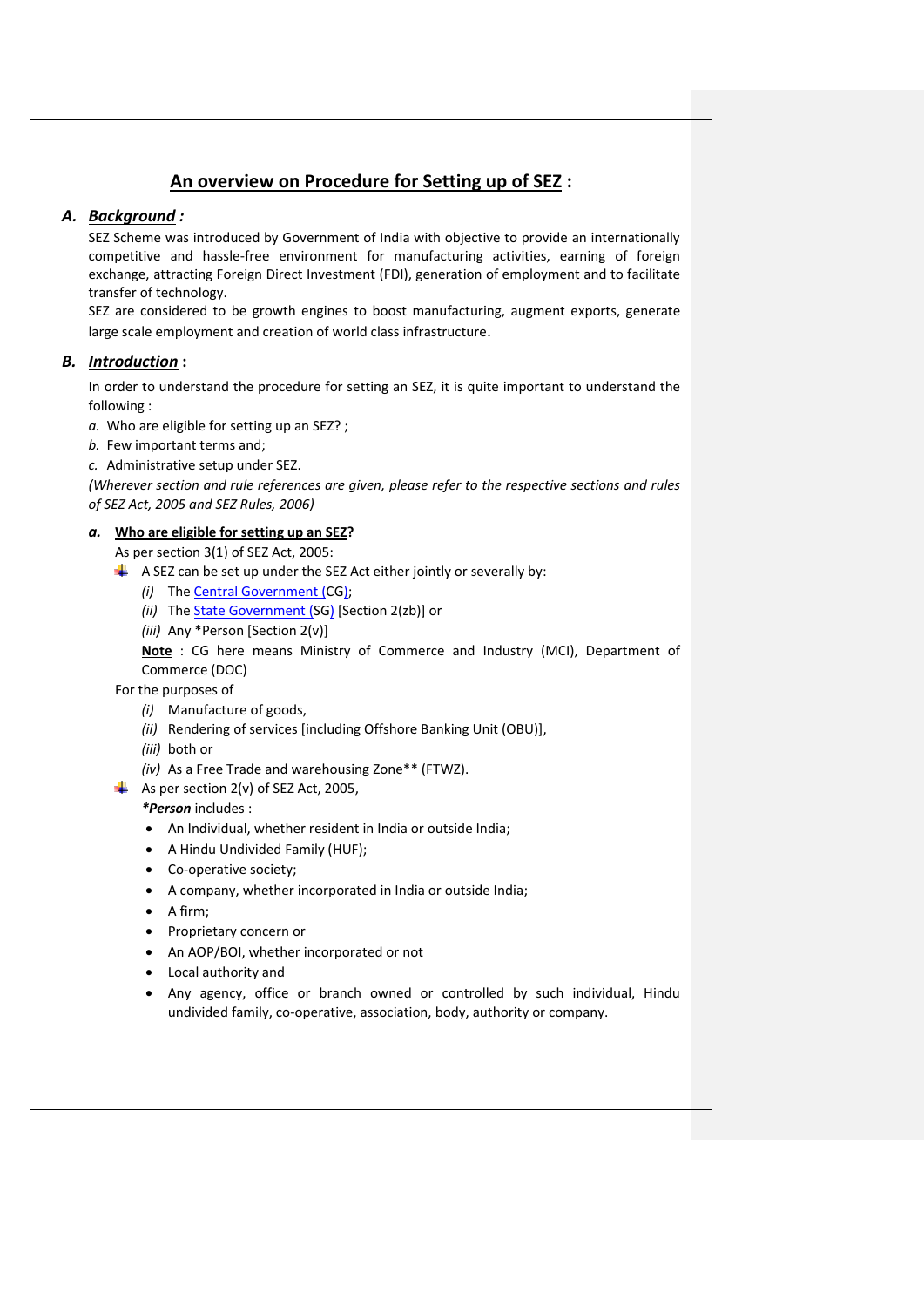From above it's clear that a firm and Proprietary concern are eligible for setting up an SEZ whereas any agency, office and branch owned or controlled by such Firm and Proprietary concern are not eligible for setting an SEZ.

- *\*\**As per section 2(n) of SEZ Act, 2005,
- *\*\*FTWZ* : FTWZ means a SEZ wherein mainly trading and warehousing and other activities related thereto are carried on.

### *b.* **Important terms** *:*

- *(i) Developer* **:** A person who, or a SG which, has been granted by CG a letter of approval (LOA) to establish the SEZ and undertake Authorized operations *[Section 2(g)].*
- *(ii) Identified area* : It is an area which is identified and proposed to be converted to SEZ.
- *(iii) Contiguous land* **:** A land that is continuous with no boundaries in between.
- *(iv) Vacant Land* **:** A land where there are no functional ports, manufacturing units, industrial activities or structures in which any commercial or economic activity is in progress.
- *(v) Public thoroughfare* **:** A road/path forming a route between two places. In simple, it means public interference.
- *(vi) Authorized operations* **:** Operations which may be authorized by
	- Board (in case of Developer) and
	- Development commissioner (in case of Unit)
	- To be undertaken by the Developer/Unit respectively that shall be mentioned in the LOA granted for the proposal made *[Section 2(c)]*.

*(vii)* **Domestic Tariff Area (DTA) :** DTA means whole of India (including the territorial waters and continental shelf) but does not include the areas of SEZ *[Section 2(i)]*.

*// DTA = India(including territorial waters and continental shelf) – SEZ Zone //*

#### *c.* **Administrative set up for SEZs** *:*

The functioning of the SEZs is governed by a three-tier administrative set up that are framed to look into the matters of SEZ.

*(i) Board of Approval/Board :* The Board is the apex body/authority in case of approval mechanisms and other related issues related to SEZ that is constituted by the central government to exercise the powers conferred under the SEZ Act. All major decisions related to SEZ will be taken by Board. The Board consists of 19 members representing various Ministries and Departments.

*(Note:* Board constituted by CG for SEZ is also the apex body for EOU to exercise powers conferred under EOU Scheme)

- *(ii) Unit Approval Committee(UAC) :* Every request for setting up of units in the SEZ are approved at the \**Zone level* by the UAC consisting of DC, after a discussion with the Customs Authorities and representatives of SG. It is the authority which mainly investigates the matters related to Units in SEZ.
- *(iii) Development Commissioner(DC) :* Each Zone is headed by a DC, who is also heading the UAC. DC is the nodal officer for SEZs and help in resolution of problem, if any, faced by the units or developer.

*\*Zones :* All states and Union territories are divided into 7 Zones based on various criteria's and requirements. Each Zone consists of a UAC to approve the proposal for

#### **Formatted:** Font: 12 pt

**Formatted:** List Paragraph, Indent: Left: 0.59", Hanging: 0.3", Picture bulleted + Level: 1 + Aligned at: 0.25" + Indent at: 0.5"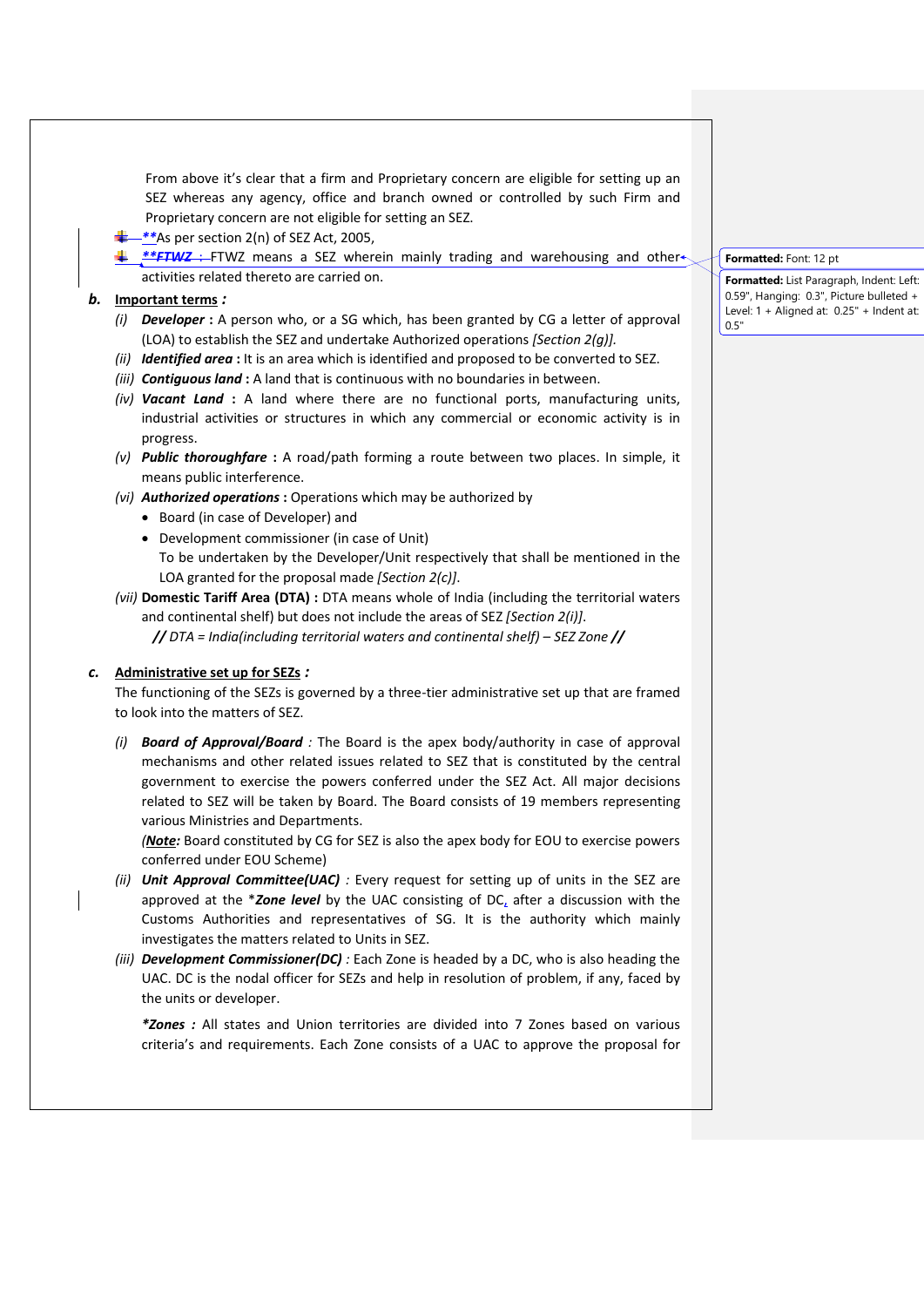setting up of units in the SEZ falling under the respective Zones and to exercise various powers conferred under the SEZ Act.

# *C. Procedure for making a proposal to establish SEZ* **:**

- *(1)* Any person who intends to set up a SEZ in any state other than Union territories may, after identifying the area, make a proposal in *Form A (Application for Setting up of SEZ)* :
	- *a.* To the concerned SG (or)
	- *b.* Directly to the Board; (And)
	- *c.* To the concerned DC.
	- $\triangleright$  If any person intends to set up a SEZ in Union territories or if SG intends to set up a SEZ may, after identifying the area, make a proposal in *Form A :*
		- *a.* Directly to the Board for setting up the SEZ and;
		- *b.* To the concerned DC. *\*SG cannot set up SEZ in Union territory*
	- $\triangleright$  If CG intends to setup an SEZ in any state other than Union territories may, after identifying the area, make a proposal in *Form A :*
		- *a.* Directly to the Board for setting up the SEZ;
		- *b.* To the concerned DC and;
		- *c.* Obtain the consent of respective SG.
	- $\triangleright$  If CG intends to set up a SEZ in Union territories may, after identifying the area, make a proposal in *Form A* :
		- *a.* Directly to the Board for setting up the SEZ and;
		- *b.* To the concerned DC.

#### *Summary :*

| <b>Particulars</b>        |                                         | <b>Make an application in Form A to</b>  |                  |            |
|---------------------------|-----------------------------------------|------------------------------------------|------------------|------------|
|                           |                                         | <b>Concerned SG</b>                      | <b>Board/BOA</b> | <b>DC</b>  |
| If Any person             | In any state other than Union territory | Choose between SG and Board              |                  | Yes        |
| intends to<br>setup a SEZ | In Union Territories                    | <b>NA</b>                                | <b>Yes</b>       | <b>Yes</b> |
| If SG intends             | In any state other than Union territory | <b>NA</b>                                | <b>Yes</b>       | Yes        |
| to set up a SEZ           | In Union Territories                    | SG cannot setup SEZ in Union territories |                  |            |
| <b>If CG intends</b>      | In any state other than Union territory | Consent of SG                            | <b>Yes</b>       | <b>Yes</b> |
| to set up a SEZ           | In Union Territories                    | <b>NA</b>                                | <b>Yes</b>       | Yes        |

### *(2) IF Form A received by DC* :

- DC shall forward *Form A* to the Board within 15 days of receipt, along with his inspection report, other details specified under Rule 7 of SEZ Rules, 2006.
- *Rule 7 of SEZ Rules, 2006 :* 
	- *a.* The Developer shall furnish to the CG, exact particulars of that identified area such as built up area, legal possession, type of soil etc., with a certificate from the concerned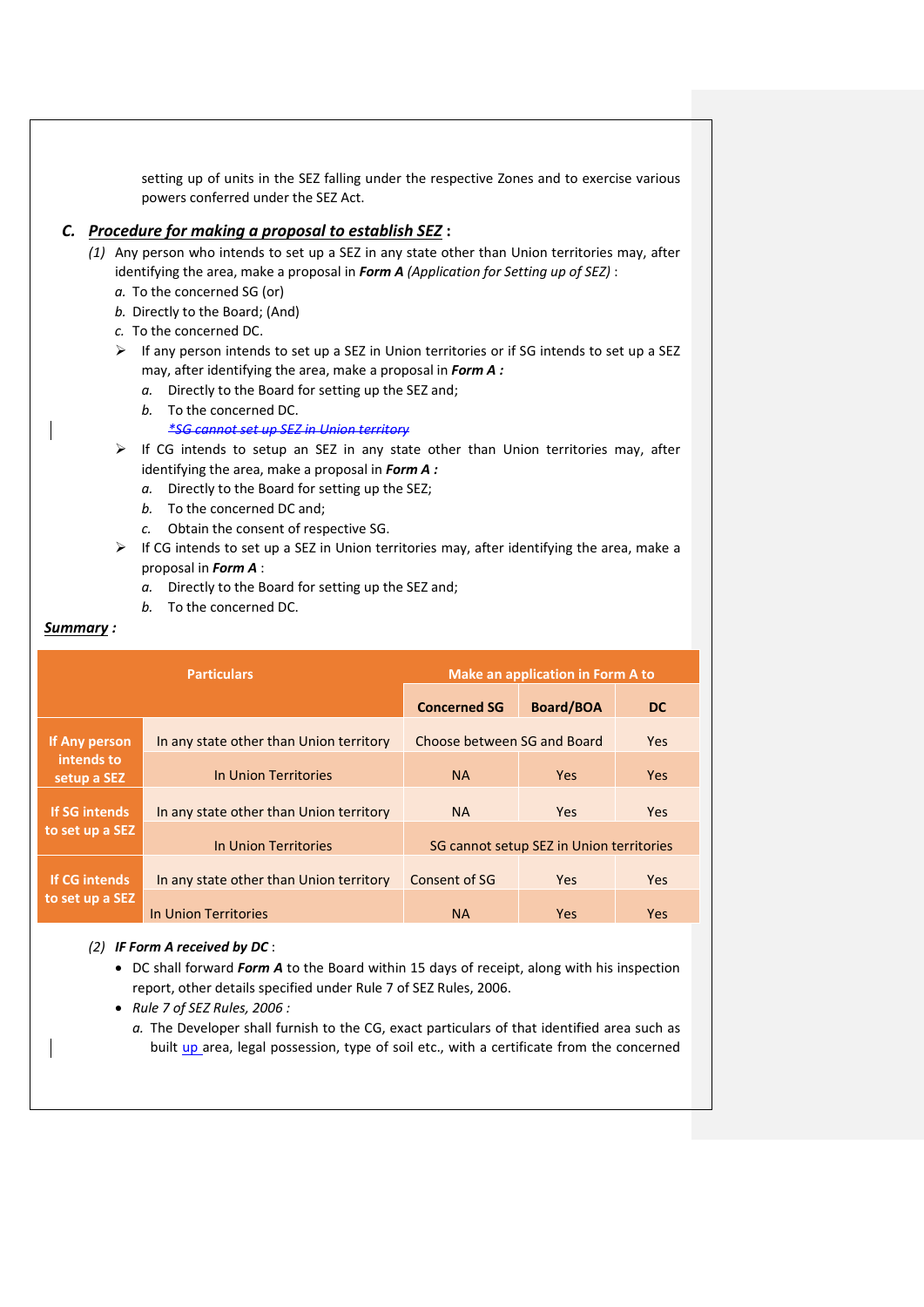SG or its authorized agency stating that Developer(s) have legal possession and irrevocable rights to develop the identified area as SEZ and that identified area is free from all encumbrances.

Provided that where the Developer has leasehold rights over the identified area, the lease shall be for a period of not less than 20 years.

*b.* The identified area shall be contiguous and vacant, and it shall have no public thoroughfare.

Provided that the Board may relax any or all of the conditions, except the condition regarding identified area to be a vacant land, on a case to case basis on merits for reasons to be recorded in writing and with such conditions as the Board may decide.

#### *(3) If Form A received by SG :*

SG shall forward *Form A* to the Board within 45 days of receipt, along with its recommendations

Before recommending any proposal for setting up of a SEZ, the SG shall endeavour that the following are made available in the state to the proposed SEZ Units and Developer, namely:

- *a.* Exemption from the state and local taxes, levies and duties, including stamp duty, and taxes levied by local bodies on goods required for authorised operations by a Unit or Developer, and the goods sold by a Unit in the DTA except the goods procured from DTA and sold as it is;
- *b.* Exemption from electricity duty or taxes on sale, of self-generated or purchased electric power for use in the processing area of a SEZ;
- *c.* Allow generation, transmission and distribution of power within a SEZ;
- *d.* Providing water, electricity and such other services, as may be required by the developer to be provided or caused to be provided;
- *e.* Delegation of power to the DC under the Industrial Disputes Act, 1947 and other related Acts in relation to the Unit and in relation to the workmen employed by the Developer;
- *f.* Declaration of SEZ as a Public Utility Service under the Industrial Disputes Act, 1947;
- *g.* Providing single point clearance system to the Developer and Unit under the State Acts and rules.

While recommending the proposal to the Board, SG shall indicate whether the proposed area falls under reserved or ecologically fragile area and ensure that the requirements under the rule 5(2) related to the minimum area of land required for a class or classes of SEZ have been complied with.

#### *(4) If Form A is directly received by Board :*

Where the proposal (Form A) has been directly received by the Board from a person, the Board may grant approval and after receipt of such approval, the person concerned shall obtain the concurrence of the SG within 6 months from the date of such approval.

- *(5)* The CG may prescribe the following requirements for establishment of a SEZ, namely :
	- *a.* The minimum area of land and other terms and conditions subject to which the Board shall approve, modify or reject any proposal received by it and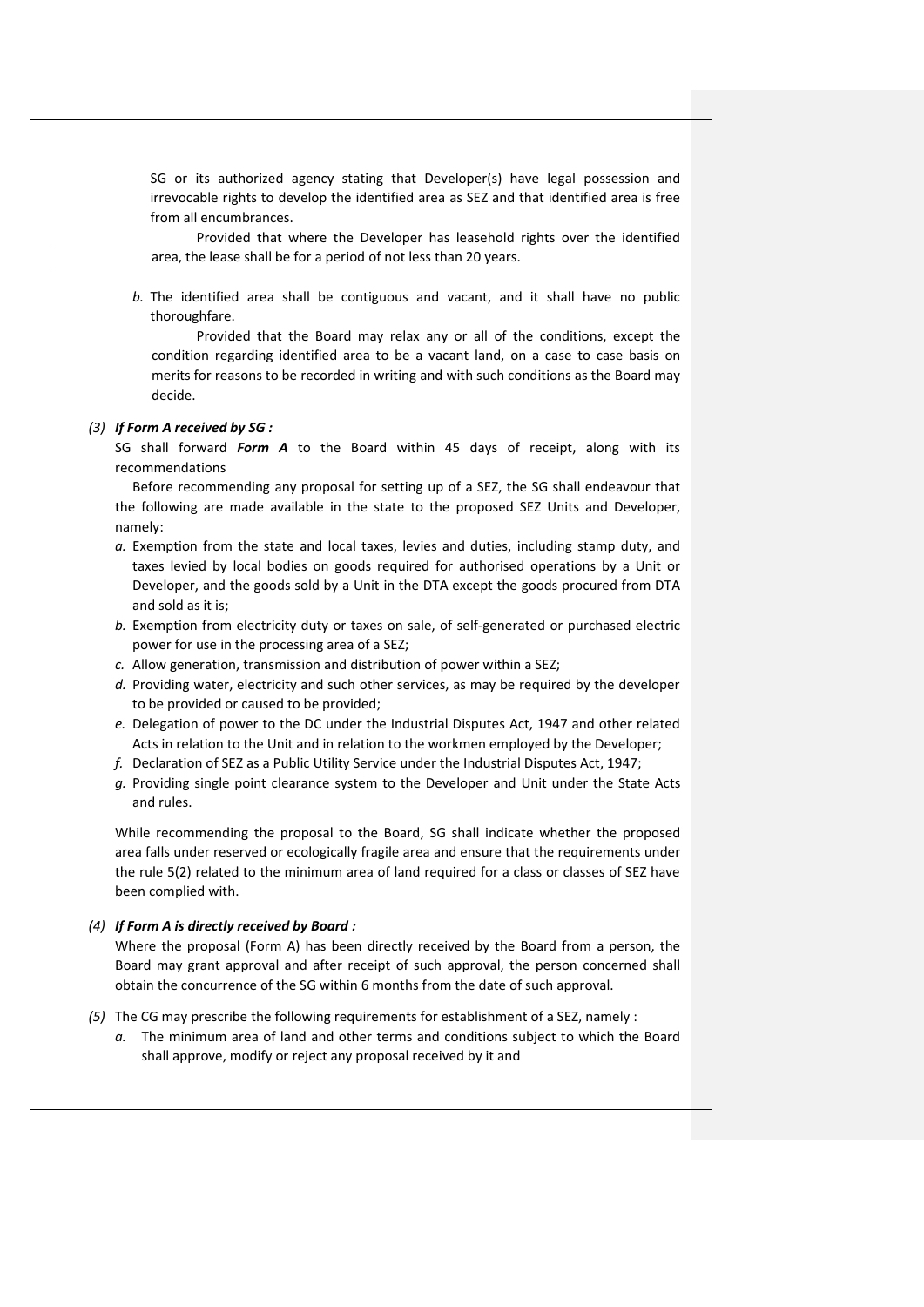*b.* The terms and conditions, subject to which the Developer shall undertake the authorised operations and his obligations and entitlements;

Provided that different minimum area of land and other terms and conditions referred to in clause(a) above, may be prescribed by the CG for a class or classes of SEZs.

*(6)* Without prejudice to the provisions contained in paragraph 5, the Board may after receipt of proposal, approve the proposal subject to such terms and conditions as it may deem fit to impose, or modify or reject the proposal.

#### *(7) Form A received by Board :*

Board decides on every application received by it, subject to the requirements specified by the Central Government



### *a. If Proposal is approved :*

- Board shall communicate the approval to the CG;
- CG shall within 30 days of receipt of communication, grant , a LOA in **Form B** (Format for letter of Approval for SEZ developers) on such terms and conditions as may be approved by Board;
- LOA (Form B) granted shall be valid for a period of 3 years within which time at least one unit has to commence its production and the SEZ should become operational;

Provided that such period of 3 years can be extended by the Developer by making an application in **Form C1** (Application for Extension of Validity of LOA granted in Form B).

### *b. If Proposal is rejected :*

- Board shall communicate the rejection of proposal to the CG specifying the reasons to be recorded in writing;
- CG shall communicate the rejection to the Concerned person.
- *(8)* The CG shall, on receipt of communication from Board, grant, within 30 days of communication received by it, a LOA in *Form B (Format for letter of Approval for SEZ Developer)* on such terms and conditions and obligations and entitlements as may be approved by Board, to the Developer, being the person or SG concerned:

Provided that the CG may, based on approval of Board, approve more than one Developer in a SEZ in cases where one Developer does not have in his possession the